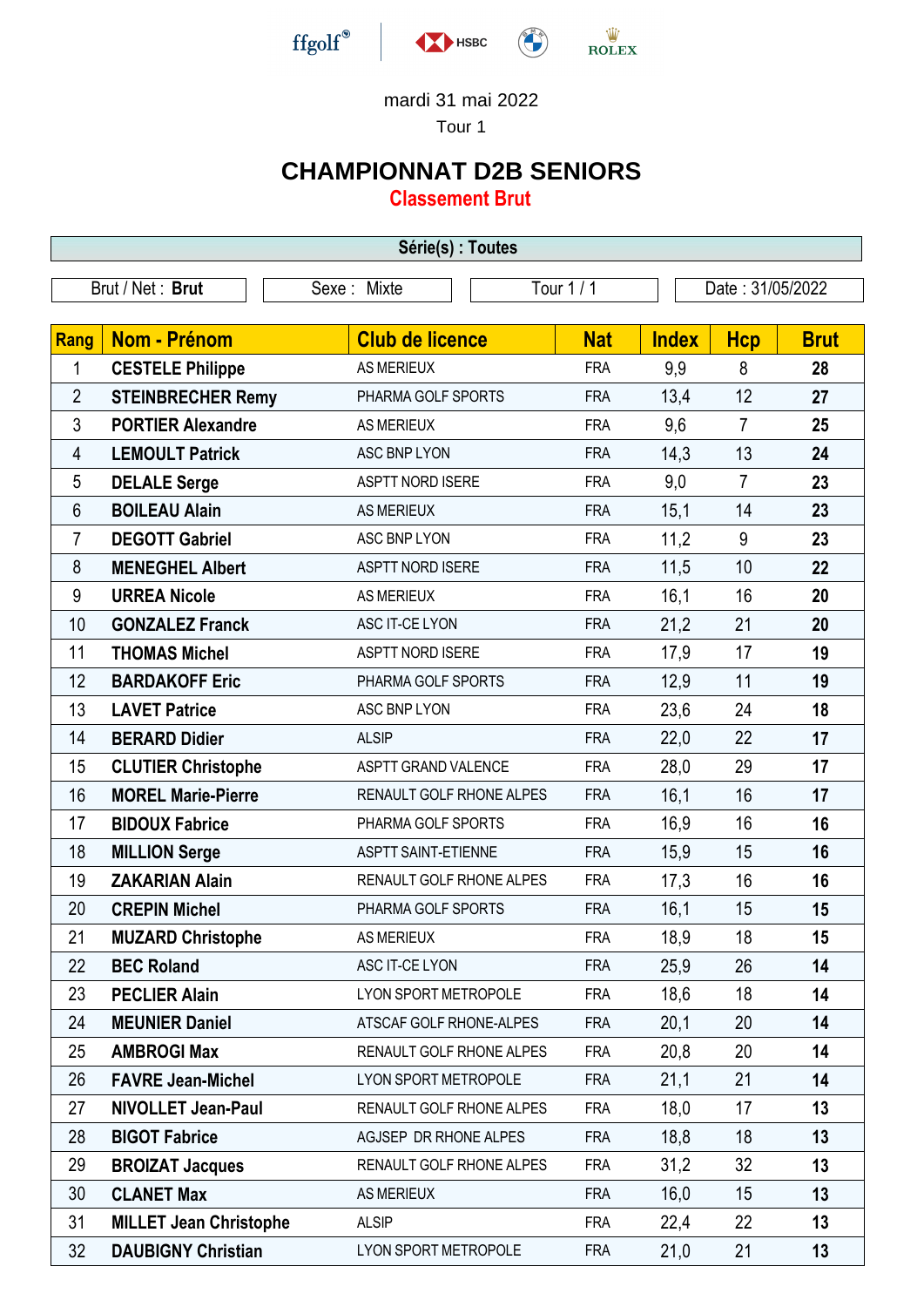| Rang | <b>Nom - Prénom</b>          | <b>Club de licence</b>     | <b>Nat</b> | <b>Index</b> | <b>Hcp</b> | <b>Brut</b>      |
|------|------------------------------|----------------------------|------------|--------------|------------|------------------|
| 33   | <b>BRUYERE Michel</b>        | AS FRAMATOME LYON          | <b>FRA</b> | 16,3         | 15         | 13               |
| 34   | <b>MONIER Christian</b>      | ASPTT SAINT-ETIENNE        | <b>FRA</b> | 22,4         | 22         | 13               |
| 35   | <b>LAURENT Jean Marc</b>     | ASPTT GRAND VALENCE        | <b>FRA</b> | 20,2         | 20         | 13               |
| 36   | <b>DERRIEN Christian</b>     | <b>ALSIP</b>               | <b>FRA</b> | 14,0         | 12         | 12               |
| 37   | <b>PERIOL Cyril</b>          | <b>AS MERIEUX</b>          | <b>FRA</b> | 24,5         | 25         | 12               |
| 38   | <b>CURAT Pascal</b>          | ATSCAF GOLF RHONE-ALPES    | <b>FRA</b> | 21,8         | 21         | 11               |
| 39   | <b>GARCIA Alain</b>          | ASPTT GRAND VALENCE        | <b>FRA</b> | 22,8         | 23         | 11               |
| 40   | <b>FRANCOIS Jacques</b>      | ATSCAF GOLF RHONE-ALPES    | <b>FRA</b> | 18,3         | 17         | 11               |
| 41   | <b>PERROT Jean-Claude</b>    | ASC IT-CE LYON             | <b>FRA</b> | 27,6         | 28         | 10               |
| 42   | <b>GUETEMME Jean-Marc</b>    | LYON SPORT METROPOLE       | <b>FRA</b> | 31,3         | 32         | 10               |
| 43   | <b>TEIXEIRA Fernand</b>      | ASPTT SAINT-ETIENNE        | <b>FRA</b> | 28,4         | 29         | 10               |
| 44   | <b>DUONG Duc</b>             | ASPTT GRAND VALENCE        | <b>FRA</b> | 23,9         | 24         | 10               |
| 45   | <b>CERESA Christophe</b>     | ASC IT-CE LYON             | <b>FRA</b> | 29,9         | 31         | 9                |
| 46   | <b>OEHLER Thierry</b>        | <b>ALSIP</b>               | <b>FRA</b> | 30,4         | 31         | 9                |
| 47   | <b>FRANK Olivier</b>         | ASPTT GRAND VALENCE        | <b>FRA</b> | 21,8         | 21         | 9                |
| 48   | <b>LOCATELLI Thierry</b>     | LYON SPORT METROPOLE       | <b>FRA</b> | 24,2         | 24         | 9                |
| 49   | <b>ROCHE Claude</b>          | ASPTT SAINT-ETIENNE        | <b>FRA</b> | 23,3         | 23         | 9                |
| 50   | <b>LOTTO Romano</b>          | ASPTT GRAND VALENCE        | <b>FRA</b> | 30,2         | 31         | 9                |
| 51   | <b>THERBY Philippe</b>       | ASC IT-CE LYON             | <b>FRA</b> | 26,8         | 27         | 9                |
| 52   | <b>REMY Michel</b>           | RENAULT GOLF RHONE ALPES   | <b>FRA</b> | 30,0         | 31         | 9                |
| 53   | <b>STATIOTIS Eraclis</b>     | PHARMA GOLF SPORTS         | <b>FRA</b> | 21,6         | 21         | 9                |
| 54   | <b>GOMET Louis</b>           | <b>ASPTT SAINT-ETIENNE</b> | <b>FRA</b> | 26,4         | 27         | 9                |
| 55   | <b>VERGNOL AIMARD Corine</b> | AGJSEP DR RHONE ALPES      | <b>FRA</b> | 29,9         | 31         | $\boldsymbol{9}$ |
| 56   | <b>TILLIET Martial</b>       | ESPB GOLF                  | <b>FRA</b> | 27,9         | 29         | 8                |
| 57   | <b>MAJ Philippe</b>          | ESPB GOLF                  | <b>FRA</b> | 39           | 41         | 8                |
| 58   | <b>VERGNOL Gabriel</b>       | AGJSEP DR RHONE ALPES      | <b>FRA</b> | 22,9         | 23         | 8                |
| 59   | <b>GRANGEAUD Philippe</b>    | PHARMA GOLF SPORTS         | <b>FRA</b> | 31,0         | 32         | 8                |
| 60   | <b>SEGER Jean</b>            | ASC BNP LYON               | <b>FRA</b> | 23,8         | 24         | 8                |
| 61   | <b>LANEYRIE Isabelle</b>     | ASC IT-CE LYON             | <b>FRA</b> | 30,3         | 31         | 8                |
| 62   | <b>POUZET Solange</b>        | ASC BNP LYON               | <b>FRA</b> | 27,3         | 28         | 8                |
| 63   | <b>VERMOREL Maurice</b>      | <b>ASPTT SAINT-ETIENNE</b> | <b>FRA</b> | 35,7         | 38         | $\overline{7}$   |
| 64   | <b>VINCENT Serge</b>         | <b>ALSIP</b>               | <b>FRA</b> | 24,1         | 24         | $\overline{7}$   |
| 65   | <b>BOUILLER Gislaine</b>     | ESPB GOLF                  | <b>FRA</b> | 31,4         | 33         | $\overline{7}$   |
| 66   | <b>YBANEZ Francis</b>        | <b>ALSIP</b>               | <b>FRA</b> | 31,9         | 33         | $\overline{7}$   |
| 67   | <b>ALLARD Philippe</b>       | AS FRAMATOME LYON          | <b>FRA</b> | 29,0         | 30         | $6\phantom{1}$   |
| 68   | <b>GARNIER Christian</b>     | ASPTT GRAND VALENCE        | <b>FRA</b> | 28,5         | 29         | $6\phantom{1}$   |
| 69   | <b>HECKER Alain</b>          | PHARMA GOLF SPORTS         | <b>FRA</b> | 31,9         | 33         | $6\phantom{1}$   |
| 70   | <b>DURAND Murielle</b>       | ASPTT GRAND VALENCE        | <b>FRA</b> | 26,6         | 27         | $6\phantom{1}$   |
| 71   | <b>PURICELLI Luigi</b>       | ASPTT GRAND VALENCE        | <b>FRA</b> | 22,4         | 22         | $5\phantom{.0}$  |
| 72   | <b>POUZET Bruno</b>          | ASC BNP LYON               | <b>FRA</b> | 26,5         | 27         | $5\phantom{.0}$  |
| 73   | <b>PALAZZO Agostino</b>      | ASPTT GRAND VALENCE        | <b>FRA</b> | 31,6         | 33         | $5\phantom{.0}$  |
| 74   | <b>VALENTIN Didier</b>       | <b>AS MERIEUX</b>          | <b>FRA</b> | 31,1         | 32         | $5\phantom{.0}$  |
| 75   | <b>DURAND Laurent</b>        | ASPTT GRAND VALENCE        | <b>FRA</b> | 34,1         | 36         | $5\phantom{.0}$  |